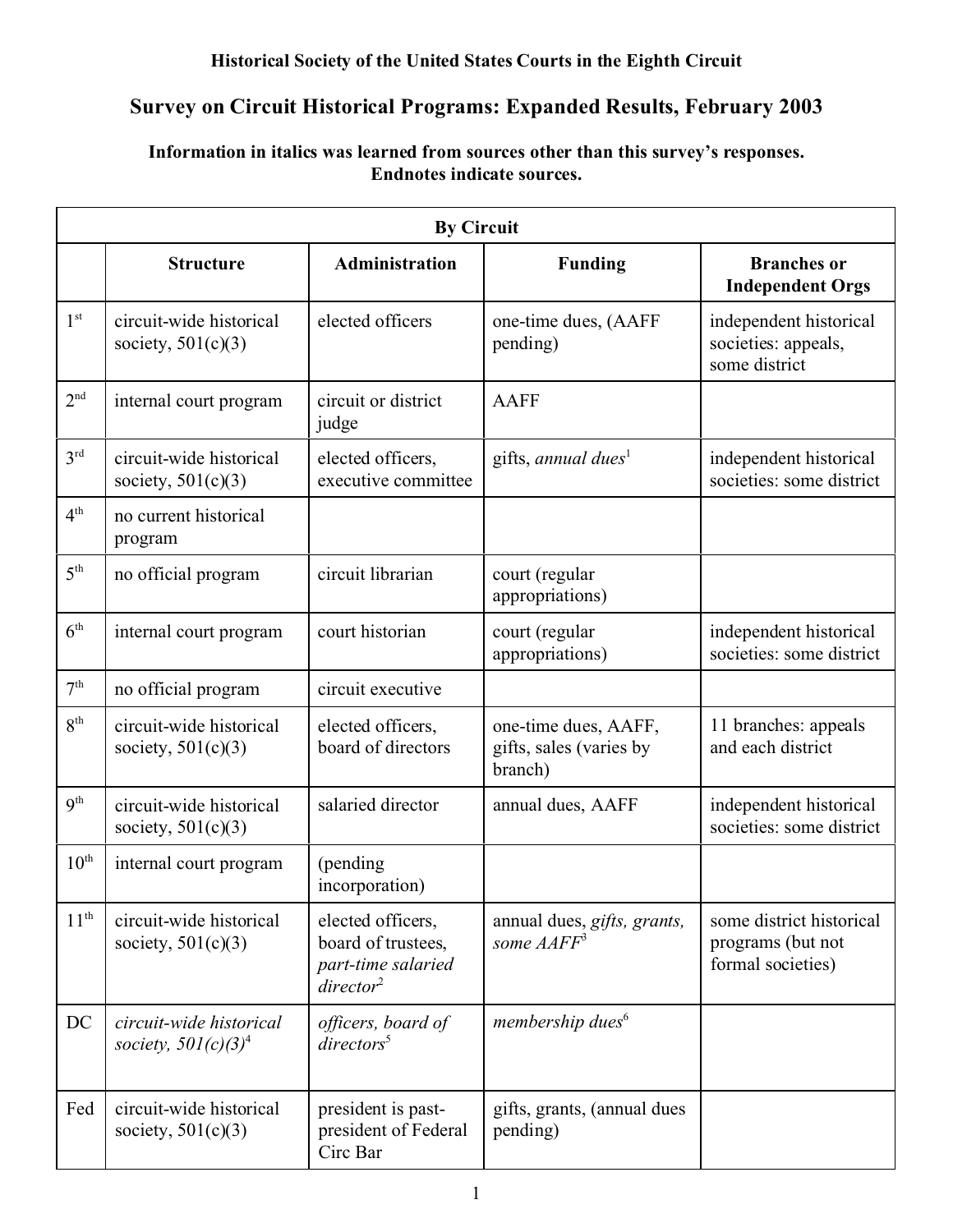| <b>By Structure</b>                                 |                  |                                                                                         |                                                               |                                                                 |  |  |  |  |
|-----------------------------------------------------|------------------|-----------------------------------------------------------------------------------------|---------------------------------------------------------------|-----------------------------------------------------------------|--|--|--|--|
| <b>Structure</b>                                    | <b>Circuit</b>   | Administration                                                                          | <b>Funding</b>                                                | <b>Branches or Independent Orgs</b>                             |  |  |  |  |
|                                                     | 1 <sup>st</sup>  | elected officers                                                                        | one-time dues,<br>(AAFF pending)                              | independent historical societies:<br>appeals, some district     |  |  |  |  |
| Circuit-Wide<br>Historical<br>Society,<br>501(c)(3) | 3rd              | elected officers,<br>executive<br>committee                                             | gifts, annual<br>$dues^7$                                     | independent historical societies:<br>some district              |  |  |  |  |
| Non-Profit<br>Membership                            | 8 <sup>th</sup>  | elected officers,<br>board of directors                                                 | one-time dues,<br>AAFF, gifts,<br>sales (varies by<br>branch) | 11 branches: appeals and each<br>district                       |  |  |  |  |
|                                                     | 9 <sup>th</sup>  | salaried director                                                                       | annual dues,<br><b>AAFF</b>                                   | independent historical societies:<br>some district              |  |  |  |  |
|                                                     | 11 <sup>th</sup> | elected officers,<br>board of trustees,<br>part-time salaried<br>directory <sup>8</sup> | annual dues,<br>gifts, grants,<br>some AAFF <sup>9</sup>      | some district historical programs<br>(but not formal societies) |  |  |  |  |
|                                                     | $DC^{10}$        | officers, board of<br>directors <sup>11</sup>                                           | membership<br>dues <sup>12</sup>                              |                                                                 |  |  |  |  |
|                                                     | Fed              | president is past-<br>president of Federal<br>Circuit Bar                               | gifts, grants,<br>(annual dues<br>pending)                    |                                                                 |  |  |  |  |
| <b>Internal Court</b>                               | 2 <sup>nd</sup>  | circuit or district<br>judge                                                            | <b>AAFF</b>                                                   |                                                                 |  |  |  |  |
| Program,<br>Circuit-Wide                            | 6 <sup>th</sup>  | court historian                                                                         | court (regular<br>appropriations)                             | independent historical societies:<br>some district              |  |  |  |  |
|                                                     | $10^{\text{th}}$ | (pending<br>incorporation)                                                              |                                                               |                                                                 |  |  |  |  |
| No Official                                         | 4 <sup>th</sup>  | no current historical<br>program                                                        |                                                               |                                                                 |  |  |  |  |
| Program                                             | 5 <sup>th</sup>  | efforts of circuit<br>librarian                                                         | court (regular<br>appropriations)                             |                                                                 |  |  |  |  |
|                                                     | 7 <sup>th</sup>  | efforts of circuit<br>executive                                                         |                                                               |                                                                 |  |  |  |  |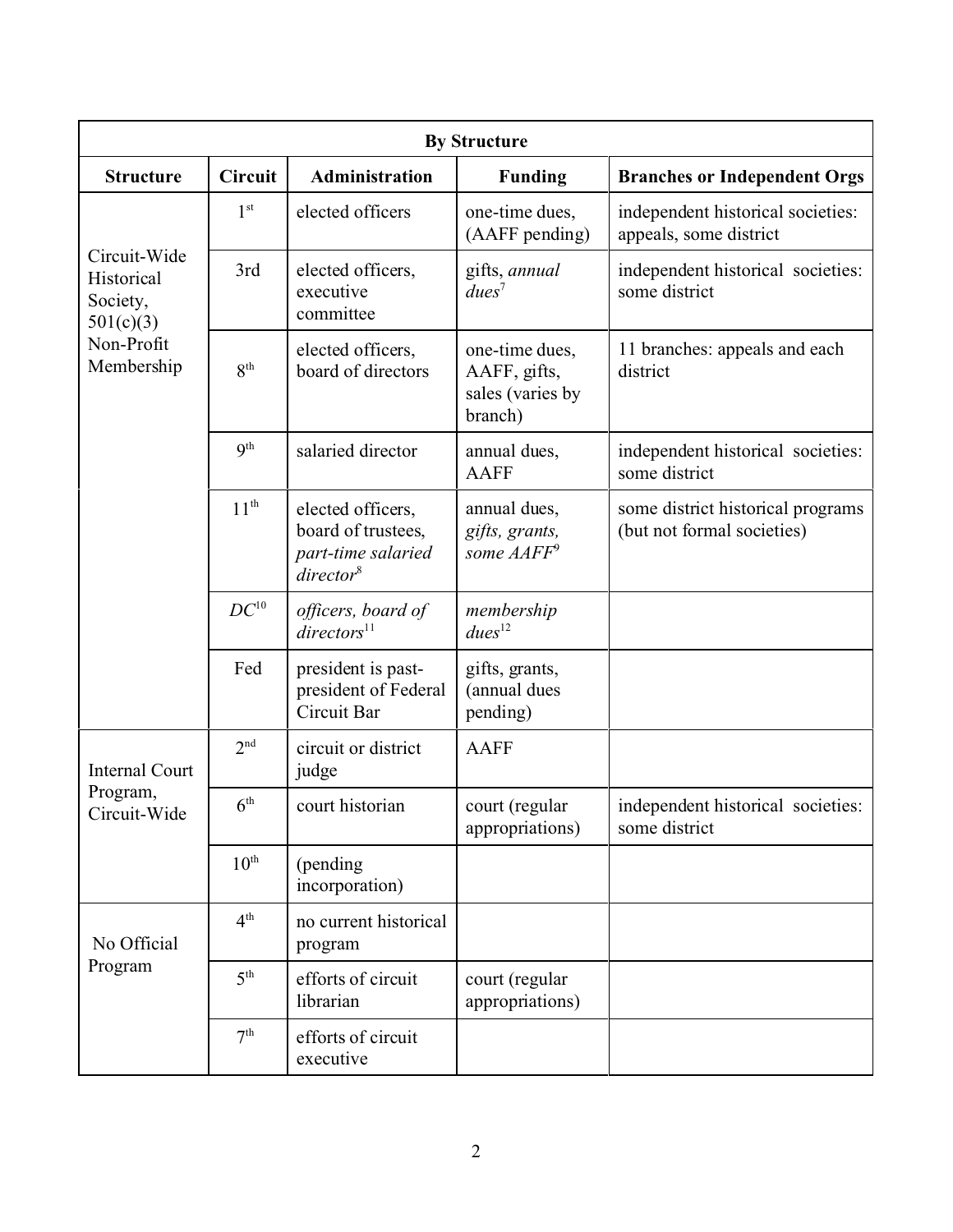Individual Circuit Summaries

#### **1 st Circuit** Respondent: Karen Moss, Circuit Librarian

The First Circuit Historical Society was first established as a charitable trust in 1993 and soon thereafter as a  $501(c)(3)$  tax-exempt organization. It is headed by elected officers and has independent societies for the court of appeals and various districts. Its primary means of funds are one-time membership dues, and the Society is working on obtaining attorney admission fee funds. In 1993, "Regular Membership" was \$25 per person, and "Sustaining Membership" was \$100.

# **2 nd Circuit**

Respondent: Janice D. Kish, Executive Coordinator, Circuit Executive's Office

The 2nd Circuit Committee for History and Commemorative Events is one, circuit-wide internal court program. Its primary means of funds are attorney admission fee funds, and it is headed by a circuit or district court judge.

#### Structure:

"Our History Committee has district court and appellate court judicial officers included in its membership. Also, serving on the Committee are local members of the Bar. Ex officio members are the circuit and district executives, the Circuit Librarian, and the Public Affairs Office."

Information, including administration and funding:

"Projects are generally funded through AAFF accounts. Occasionally, we've received assistance from the bar associations. From time to time we present programs celebrating the accomplishments of a person of interest to our circuit or to mark an anniversary of local interest."

## **3rd Circuit**

Respondent: Toby Slawsky, Circuit Executive

The Historical Society of the U.S. Court of Appeals for the Third Circuit is a  $501(c)(3)$  taxexempt membership organization headed by elected officers, *typically attorneys*,<sup>13</sup> and an executive committee. *Traditionally, the Circuit Executive or Circuit Librarian has served as secretary and a Deputy Circuit Executive has served as treasurer*. <sup>14</sup> Its primary means of funds are gifts, *though it also is funded by annual dues*. <sup>15</sup> The circuit has independent historical societies in various districts.

#### Structure:

"Incorporated non-profit with elected officers and an executive committee."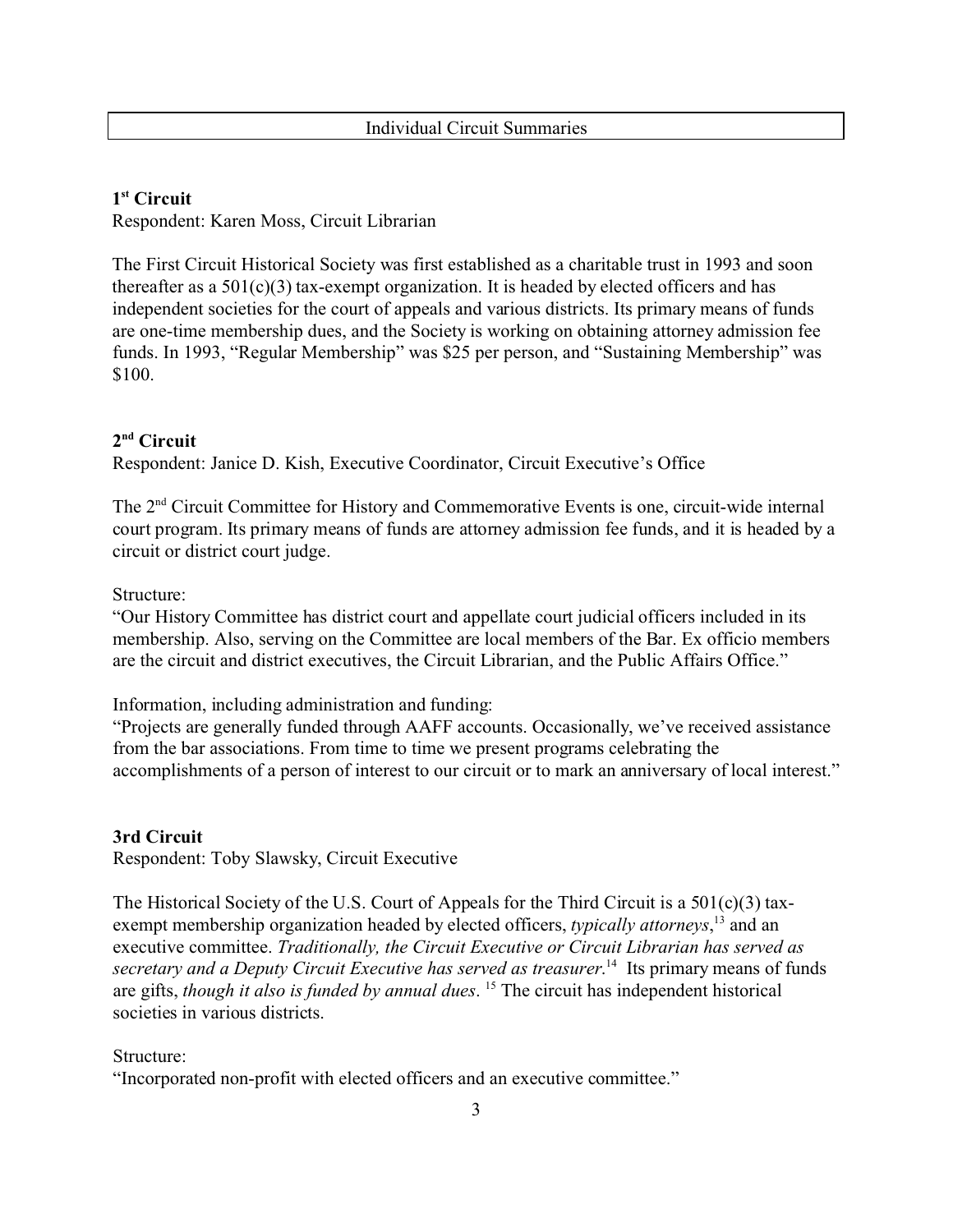Information, including administration and funding:

"Programs are rather limited at present. We have sponsored oral histories, one day events and displays."

## **4 th Circuit**

Respondent: Samuel W. Phillips, Circuit Executive

No current historical program.

## **5 th Circuit**

Respondent: Kay Guillot, Circuit Librarian

The 5<sup>th</sup> Circuit does not have an official program, but the Circuit Librarian heads work on preserving court history. Funds are court-appropriated.

Structure:

"Not an official 'program.' Simply something the library has undertaken. We focus mainly on the circuit but also collect items from district courts. To my knowledge, none of our districts has a historical society."

Other information, including administration and funding:

"We are in the process of digitizing the library's archive collection (using scanners & digital camera for large items). It will be accessible via Hyperion, a module of our integrated library system."

## **6 th Circuit**

Respondent: Rita Wallace, Court Historian/Archivist

The Sixth Circuit Archives is an internal, circuit-wide court program headed by the Court Historian/Archivist. This position is based in the library, but the clerk's office and the library share its funding. The clerk's office pays the salary, and the library pays for supplies and travel. Some districts have independent historical societies with officers, members, meetings, funds, activities, and regulations/bylaws/policies. The independent societies are active and funded by membership dues.

#### Structure:

*"The court established a committee of judges to determine how they wanted to approach documenting the court's history. Given the inherent problems of a volunteer organization, and the court's interest in being able to control what was done, they decided to create a position of historian/archivist and placed the position in the Circuit Library."*<sup>16</sup> "Court Historian was hired to develop and implement a court history program, design and create court website, and write new biographies for recent appointees to circuit and district courts." The website is located at http://history.circ6.dcn/.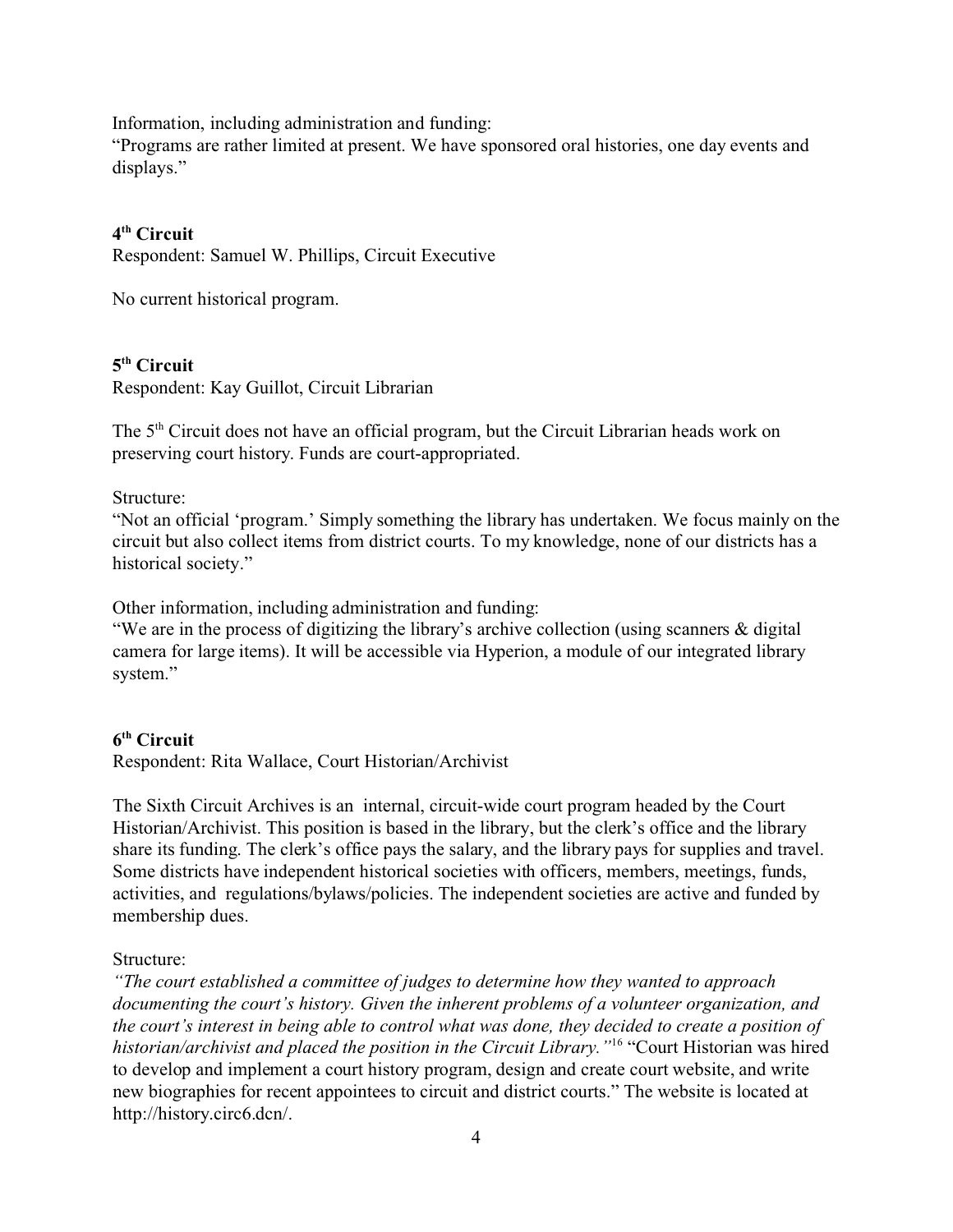Other information, including administration and funding:

"Maintain archives; locate and acquire court records of historical importance; conduct oral history interviews with senior judges and retiring court personnel; plan and design displays and exhibits relating to court history; plan, design and create court website (over 5000 files) and update files; provide reference duties that have an historical component."

#### **7 th Circuit**

Respondent: Collins T. Fitzpatrick, Circuit Executive

The Circuit Executive heads a circuit-wide effort without a formal name to gather oral histories of senior judges. Some district courts have either subordinate or independent organizations.

Other information, including administration and funding:

"We prepare oral histories of senior judges so that we capture more than a biographical sketch of the judges. We have done 19 oral histories so far and 5 are in the works."

#### **8 th Circuit**

Respondent: Ann Fessenden, Circuit Librarian

The Historical Society of the United States Courts in the Eighth Circuit is a 501(c)(3) tax-exempt membership organization headed by elected officers and a Board of Directors. It is funded primarily by one-time membership dues, attorney admission fee funds, gifts and sales, though funding varies by branch. Its structure is a parent society with eleven subordinate branches.

#### Structure:

As incorporated in 1985, the Historical Society of the United States Courts in the Eighth Circuit is composed of subordinate but separate branches for the Court of Appeals and each district court in the 8th Circuit. The branches function as local historical societies. According to the Society's bylaws, each branch has its own officers, members, regulations, funds, meetings, and activities and reports annually to the parent Society on its finances and activities.

Other information, including administration and funding:

The Society is governed by a Board of Directors consisting of two representatives from each branch, one of whom is a federal judge of the branch. The Board meets annually. The Board elects officers who comprise the Society's Executive Committee, which currently meets quarterly. The Circuit Librarian currently serves as Secretary-Treasurer. The parent Historical Society and its subordinate branches are  $501(c)(3)$  tax exempt organizations. The Society's website, at http://www.ca8.uscourts.gov/library/hist\_society.html, was created and is maintained by the library. The library also serves as the circuit's court archives for selected documents, photographs, books and media documenting the history of the  $8<sup>th</sup>$  Circuit courts and judges.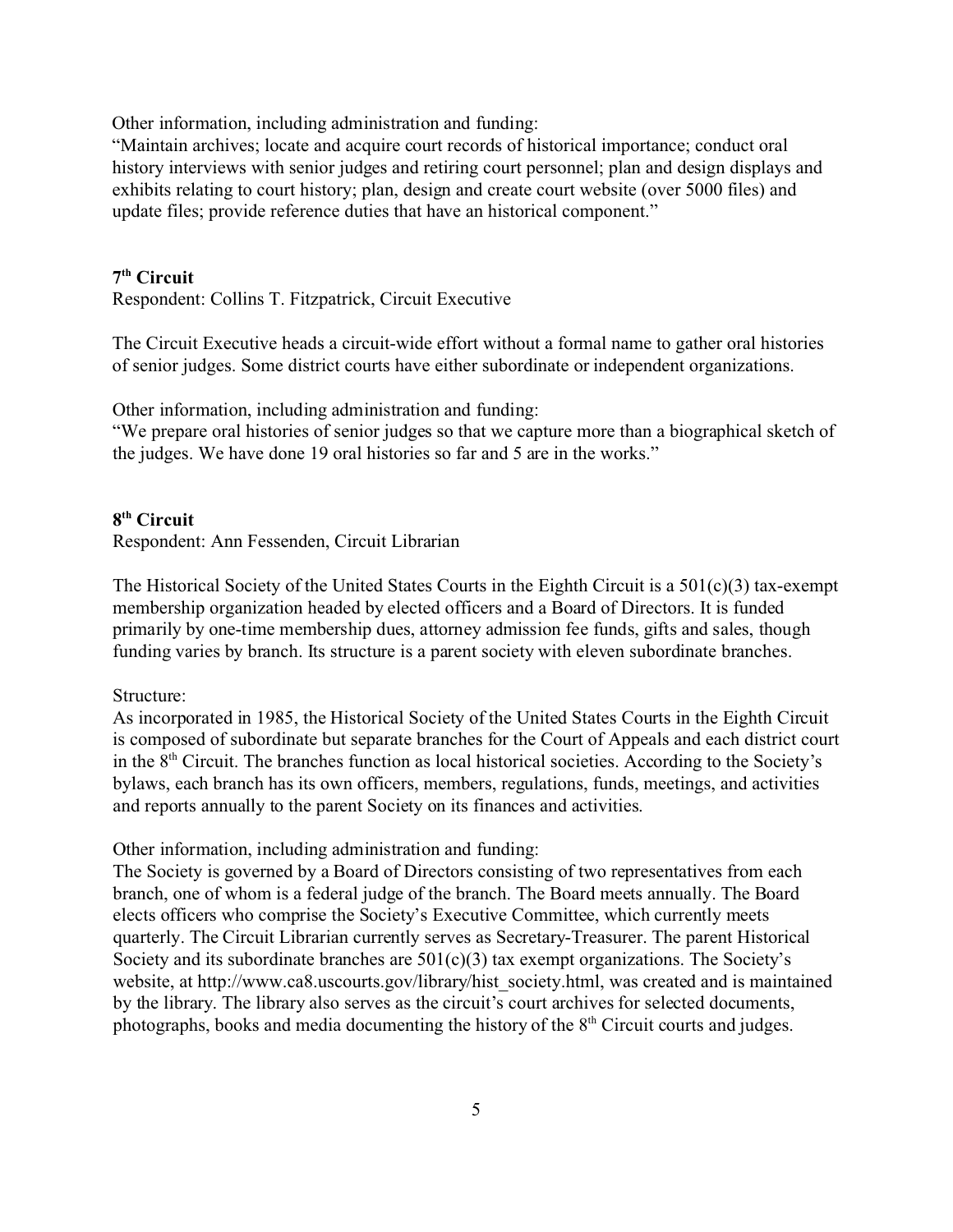#### **9 th Circuit**

Respondent: Bradley B. Williams, Director, Ninth Judicial Circuit Historical Society

The Ninth Judicial Circuit Historical Society is a  $501(c)(3)$  tax-exempt membership organization headed by a salaried director and funded by annual membership dues, attorney admission fee funds, and grants. It is a circuit-wide organization, and there are independent historical societies in some districts. Those independent district societies have officers, members, meetings, funds, activities, and regulations/bylaws/policies.

*The Society, established in 1985, publishes books and a semi-annual journal,* Western Legal History*; produces traveling exhibits; gathers oral histories of judges and lawyers; assists courts, bar associations, firms and corporations in developing their own historical programs.*<sup>17</sup> *The Society has compiled one of the country's largest court oral histories, comprised of 130 interviews. The Society has approximately 2,000 members.*<sup>18</sup>

#### **10th Circuit**

Respondent: Cathy Eason, Deputy Circuit Librarian

The 10<sup>th</sup> Circuit has one, circuit-wide internal court program. They are working on incorporation papers.

#### **11th Circuit**

Respondent: Wanda Lamar, Executive Director, Eleventh Circuit Historical Society

The Eleventh Circuit Historical Society is a  $501(c)(3)$  tax-exempt membership organization headed by elected officers and funded primarily by annual membership dues, *though also by gifts, grants, and in rare instances attorney admission fee funds*. 19 Its structure is one, circuitwide organization. *They have a part-time, salaried director.*<sup>20</sup>

#### Structure:

"The officers of the Society consist of the Honorary Chairperson (an Eleventh Circuit judge), President, Vice Presidents (one each representing the states within the  $11<sup>th</sup>$  Circuit: Alabama, Florida, Georgia), Secretary and Treasurer. The Board of Trustees consists of nine persons representing each of our three states (resulting in a total of 27 trustees)."

Other information, including administration and funding:

"In the past, the Court of Appeals has given the Society grants from its Non-Appropriated Fund to be used for operating expenses. The Middle District of Alabama and the Middle District of Florida are both developing history programs; but no formal historical societies have been formed. The Eleventh Circuit Historical Society was formed with the idea that it would be the historical society for all the federal courts within our circuit."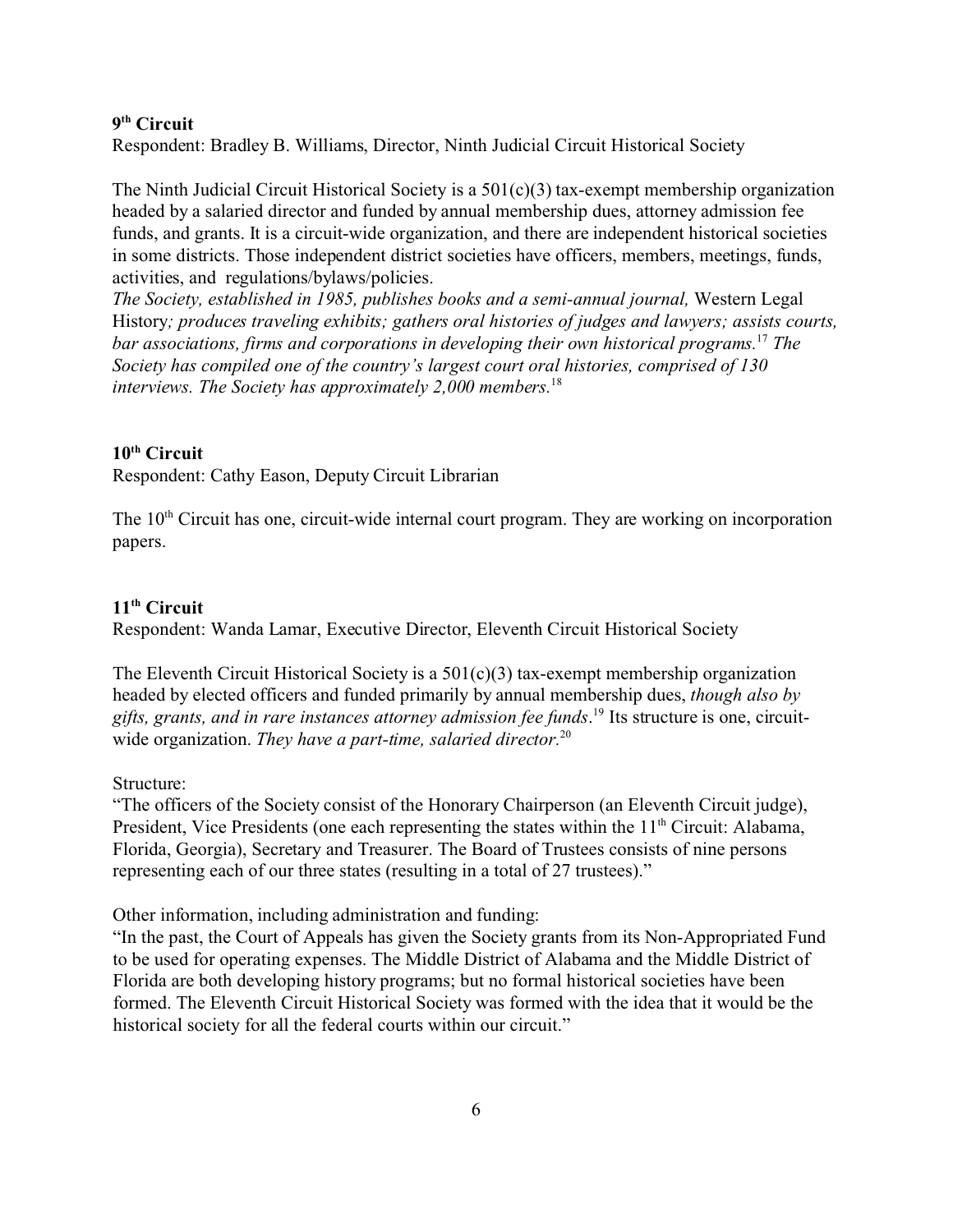#### **DC Circuit**

*The Historical Society of the District of Columbia Circuit, founded in 1990,21 is a private, nonprofit organization<sup>22</sup> funded by membership dues and headed by officers and a board of directors.<sup>23</sup> The judges are very involved.<sup>24</sup>*

*The Society published its circuit's history, authored by Professor Jeffrey Morris, in 2001, and has worked on creating oral histories of its judges and prominent attorneys and others who have been actively involved in circuit matters.*<sup>25</sup>

#### **Federal Circuit**

Respondent: Patricia McDermott, Circuit Librarian

The Federal Circuit Historical Society is a  $501(c)(3)$  tax-exempt membership organization. Its structure is circuit-wide, and its primary means of funds are gifts and grants. "The current president is the immediate past-president of the Federal Circuit Bar Association."

Structure:

"The Society consists of one organization with a Board of Trustees. The Officers are currently appointed by the Board of Trustees. One of the Trustees is designated by the court. The court has designated the Circuit Executive to hold this position. The Circuit Librarian is currently appointed as an Honorary Trustee. There are no branches. An oral history committee has been formed to oversee the planning and maintenance of the oral history program."

Other information, including administration and funding:

"Funds for the Society come mainly from two sources: the authors of a casebook on patent law have donated their income from the book to the Society; the Society has also received a grant from a non-profit organization to support its oral history program. Plans are in the works to open the Society to general membership, who will pay annual dues."